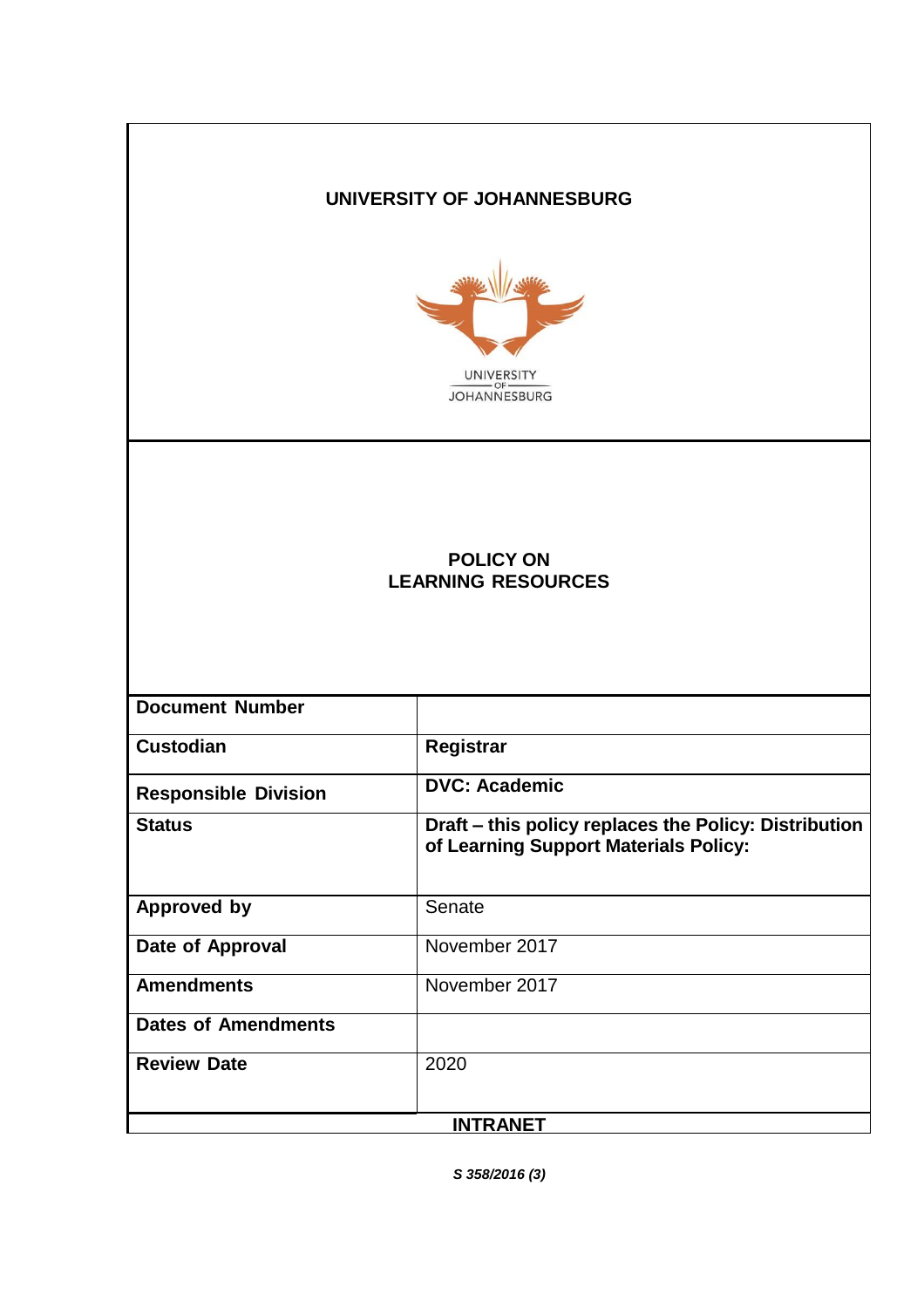| <b>RELATED DOCUMENTS</b>                                                                                                                                                                                                                                                                                                                                                                                                                                                                                                                                                                                                                  |                                                                                                                                                                                                                                                                                                                                                                                                                                                                                                      |  |
|-------------------------------------------------------------------------------------------------------------------------------------------------------------------------------------------------------------------------------------------------------------------------------------------------------------------------------------------------------------------------------------------------------------------------------------------------------------------------------------------------------------------------------------------------------------------------------------------------------------------------------------------|------------------------------------------------------------------------------------------------------------------------------------------------------------------------------------------------------------------------------------------------------------------------------------------------------------------------------------------------------------------------------------------------------------------------------------------------------------------------------------------------------|--|
| <b>UJ Documents</b><br>(policies, regulations, guidelines, contracts)<br><b>UJ Vision, Mission and</b><br><b>Value Statement</b><br><b>Policy on assessment</b><br><b>Guiding Principles: Programme</b><br>Design<br><b>Language Policy</b><br><b>Policy on Work-integrated Learning</b><br>and Service Learning<br><b>Policy on Teaching and Learning</b><br><b>Policy on Quality Management</b><br><b>Academic Programme Policy</b><br><b>Skills Development Policy</b><br><b>UJ Code of Academic and</b><br><b>Research Ethics: March 2005</b><br><b>UJ Guidelines on Programme</b><br><b>Review</b><br><b>UJ Academic Regulations</b> | <b>Other</b><br><b>South African Qualifications</b><br>$\bullet$<br>Authority (SAQA) (Act 58 of<br>1995)<br><b>Higher Education Act (Act 101</b><br>$\bullet$<br>of 1997)<br><b>CHE: HEQC Improving teaching</b><br>$\bullet$<br>and learning resource<br><b>CHE: HEQC Criteria for</b><br>$\bullet$<br>programme accreditation:<br>November 2004<br>Copyright Act (Act 98 of 1978)<br>$\bullet$<br><b>DALRO Guidelines</b><br><b>CHE Criteria for Institutional</b><br><b>Audits: November 2004</b> |  |
| Stakeholders affected by this document<br>(units and divisions who should be<br>familiar with it)                                                                                                                                                                                                                                                                                                                                                                                                                                                                                                                                         | <b>Academic Administration:</b><br>$\bullet$<br>Registrar<br><b>Executive Deans and Vice-Deans</b><br><b>Heads: Academic Departments</b><br>Lecturers (part time and full time)<br>Academic development and<br>$\bullet$<br>support units<br><b>SRC</b><br><b>Unit for Quality Promotion</b>                                                                                                                                                                                                         |  |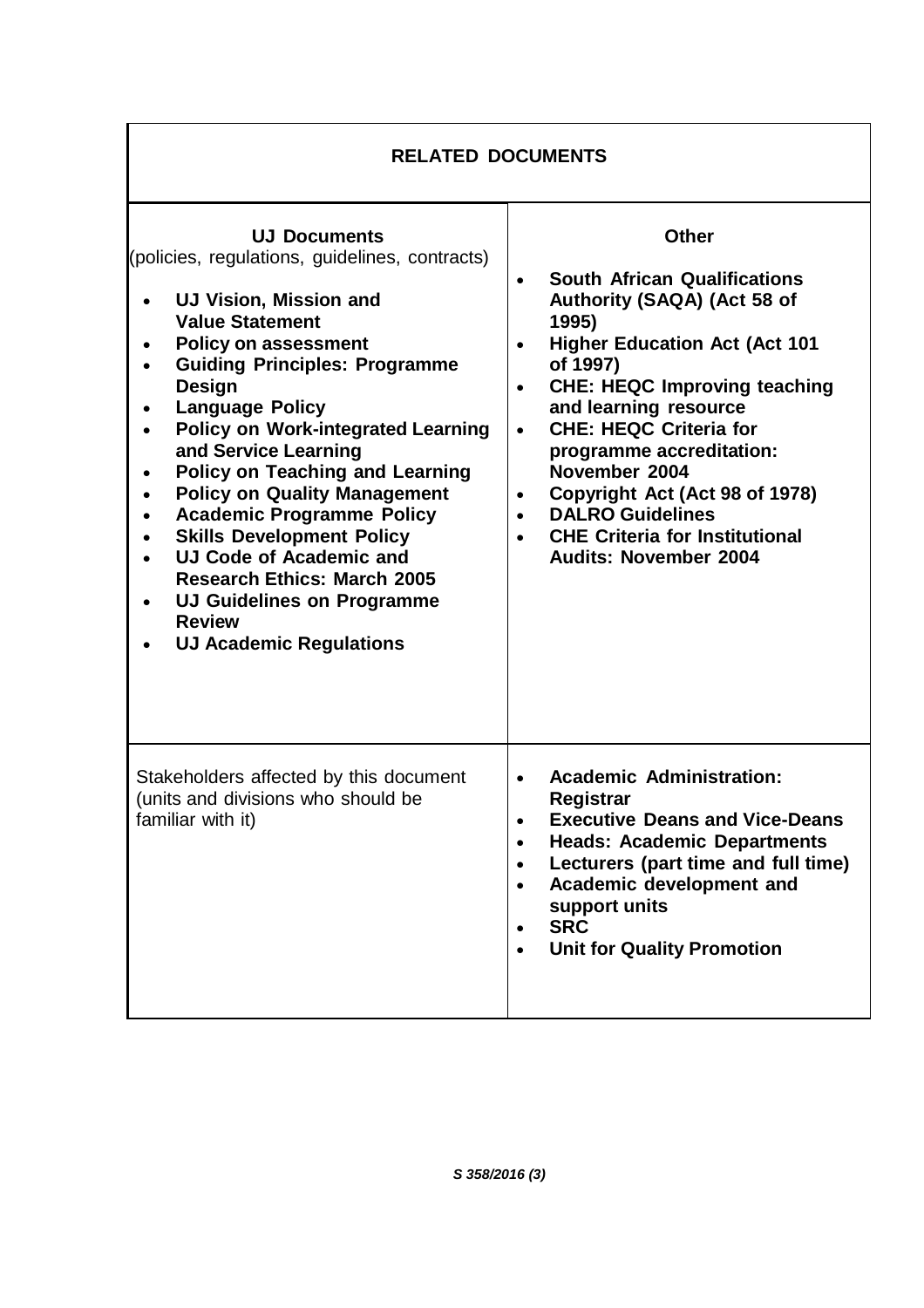# **CONTENTS**

| 1.              |                                                    |  |
|-----------------|----------------------------------------------------|--|
| 2.              |                                                    |  |
| 3.              |                                                    |  |
| 4.              |                                                    |  |
| 5.              |                                                    |  |
| 6.              |                                                    |  |
| 7.              |                                                    |  |
| 8.              | INFORMATION AND COMMUNICATION TECHNOLOGIES  6      |  |
| 9.              | <b>QUALITY MANAGEMENT OF LEARNING RESOURCES  6</b> |  |
| 10.             |                                                    |  |
| 11.             |                                                    |  |
| 12 <sub>1</sub> |                                                    |  |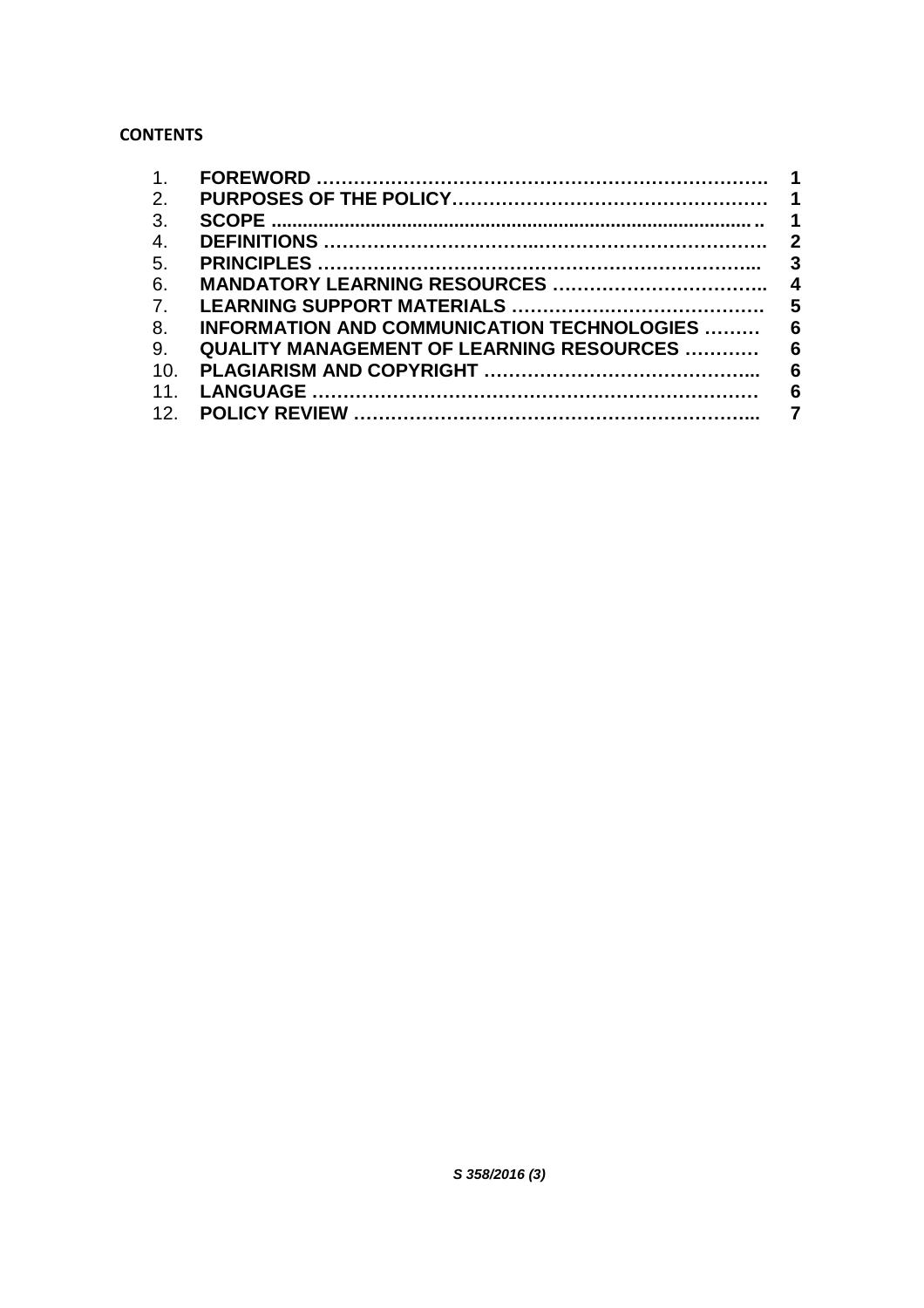## **1. FOREWORD**

The University of Johannesburg provides a wide range of academic programmes, from formative and professional to vocation-focused programmes that address national and regional imperatives, support transformation of the higher education system and advance freedom, democracy, equality and human dignity.

The University's strong commitment to global excellence in teaching and learning is implicit in its vision and mission statements: "An international university of choice, anchored in Africa, dynamically shaping the future" and: "Inspiring the community to transform and serve humanity through innovation and the collaborative pursuit of knowledge". Central to this sustained excellence is the quality of the programmes offered, programmes that pursue academic excellence, have international recognition as well as national legitimacy, credibility and well understood academic, professional and career-orientated outcomes. This programme quality is underpinned by the UJ Teaching and Learning philosophy, 'learning to be', as spelled out in the UJ Teaching and Learning Policy.

To support the envisaged quality of learning, it is crucial that students have ready access to a wide variety of learning resources, both virtual and in paper form, which may include textbooks, e-books, research publications, multimedia, databases and other electronic resources, as well as the learning guides that provide essential information for each module. This Policy informs the proper provision of such learning resources and is applicable in all programmes across all campuses and Faculties.

# <span id="page-3-0"></span>**2. PURPOSES OF THE POLICY**

The purpose of this policy is to:

- 2.1 Establish guidelines for the development, use and distribution of learning resources that support learning as taking place both in and outside of scheduled classes;
- 2.2 Ensure coherence within the holistic learning experience of our students through the proper alignment of learning resources with the purpose, outcomes, learning strategy and assessment criteria of the academic programme/modules concerned, in accordance with the Academic Programme Policy.
- 2.3 Create awareness of the responsible use of the array of available learning resources, including online resources now readily available.

#### <span id="page-3-1"></span>**3. SCOPE**

- 3.1 The Learning Resources Policy applies to all learning resources developed and implemented in the University in respect of principles, processes and practices.
- 3.2 This policy similarly applies to all undergraduate and postgraduate whole and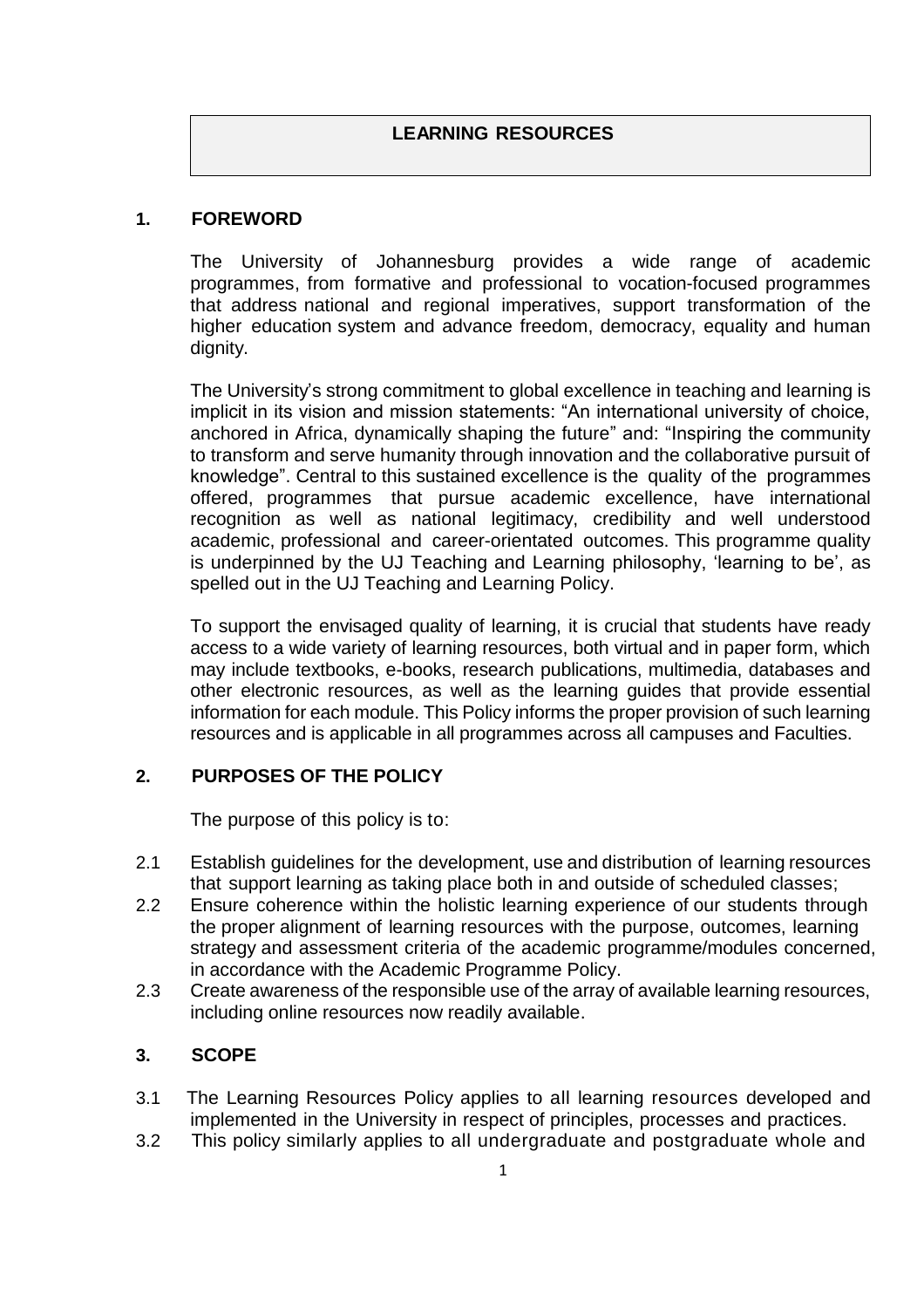Continuing Education Programmes.

# **4. DEFINITIONS**

For the purpose of this policy, unless otherwise stated, the following definitions shall apply:

# **Table 1: Definitions**

| <b>Term</b>                   | <b>Definition</b>                                                                                                                                                                                                                                                                                                                                                                                                        |  |
|-------------------------------|--------------------------------------------------------------------------------------------------------------------------------------------------------------------------------------------------------------------------------------------------------------------------------------------------------------------------------------------------------------------------------------------------------------------------|--|
| Qualification                 | recognition and certification<br>formal<br>learning<br>The<br>0f<br>achievement awarded by an accredited institution.                                                                                                                                                                                                                                                                                                    |  |
| <b>Academic</b><br>programme  | A purposeful and structured set of learning experiences (i.e.<br>the teaching, learning and assessment activities) that lead to<br>a qualification (degree, diploma or certificate).                                                                                                                                                                                                                                     |  |
| <b>Assessment</b><br>criteria | A description of the standard, derived directly from the<br>learning outcomes that students must achieve. Criteria are<br>the clear and transparent expression of requirements<br>against which performance is assessed.                                                                                                                                                                                                 |  |
| Copyright                     | The right of intellectual property, which allows the author<br>or owner of a literary or musical work to obtain, for a<br>limited time, the exclusive right to produce, distribute,<br>perform, display, or license the work. The owner<br>also<br>receives the exclusive right to produce or license the<br>production of derivatives of his/her work.                                                                  |  |
| Epistemological<br>access     | access to the knowledge that universities distribute"<br>(Morrow, 2007), as opposed to merely physical access to<br>university. Epistemological access presupposes<br>the<br>teaching that makes academic practices and underlying<br>knowledge systems and values explicit, as well as the<br>linguistic discourse used to represent those values                                                                       |  |
| <b>Learning outcome</b>       | The contextually demonstrated end-product/result of the<br>learning process.                                                                                                                                                                                                                                                                                                                                             |  |
| Learning<br>resources         | All resources, including learning guides, that contribute to<br>student learning and to students achieving the learning<br>outcomes of the specific module. Learning resources may<br>be in hard or soft format, they may be prescribed or<br>recommended by the lecturer, or students may find and<br>use them independently. The source and authorship of all<br>learning resources must always be fully acknowledged. |  |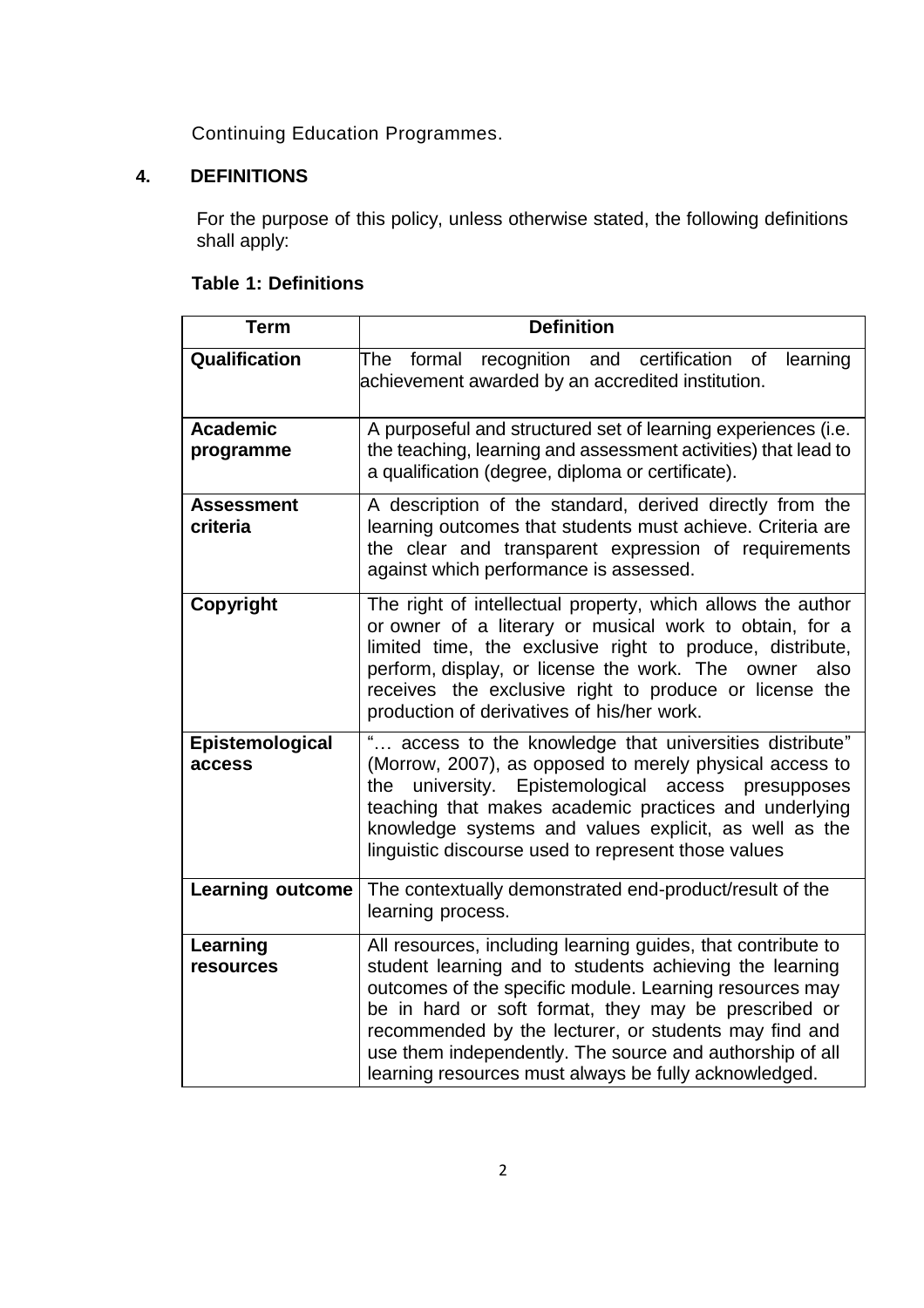| <b>Learning unit</b> | A smaller component of a module consisting of learning<br>activities linked to a single outcome or set of related<br>outcomes. A combination of related learning units forms a<br>module.                                                                                                                                                                                                                                                                                    |
|----------------------|------------------------------------------------------------------------------------------------------------------------------------------------------------------------------------------------------------------------------------------------------------------------------------------------------------------------------------------------------------------------------------------------------------------------------------------------------------------------------|
| <b>Module</b>        | A predetermined unit of teaching and learning (building block)<br>within a programme with an institutionally determined credit<br>value and duration.                                                                                                                                                                                                                                                                                                                        |
| Plagiarism           | Passing off ideas, however expressed, including in the form<br>of phrases, words, images, artefacts, sounds, or other<br>intellectual or artistic outputs, as one's own when they are<br>not one's own; or<br>such passing off, as an original contribution, of ideas that<br>are one's own but have been expressed on a previous<br>occasion for assessment by any academic institution or in<br>any published form, without acknowledgement of the<br>previous expression. |
| University           | University of Johannesburg                                                                                                                                                                                                                                                                                                                                                                                                                                                   |

## <span id="page-5-0"></span>**5. PRINCIPLES**

- 5.1 Teaching staff are encouraged to use a wide variety of learning resources, in order to accommodate different approaches to learning and to promote active student engagement with materials.
- 5.2 All learning resources are required to be reliable and relevant, and to be updated regularly.
- 5.3 In line with the University's ICT strategy, teaching staff are encouraged to draw on open access materials and to prescribe e-books, if available or procure if required, always subject to considerations of quality. The use of open access materials must be used in a responsible manner.
- 5.4 All learning resources are to be available to all students, to ensure ubiquitous access to learning.
- 5.5 Teaching staff are responsible for the quality of learning resources used in specific modules and programmes.
- 5.6 The development and/or selection of learning resources is based on current research into successful teaching and learning practices.
- 5.7 Evaluation of the quality of learning resources takes place regularly, and is also included in programme and module reviews.
- 5.8 A selection of professional development opportunities are available to enable academic employees to acquire the necessary knowledge and skills regarding the development, use and distribution of learning resources.
- 5.9 The Policy distinguishes between learning guides, which are compulsory; flexible learning support materials, which are recommended and which can assist the epistemological access of entrants to higher education; and additional learning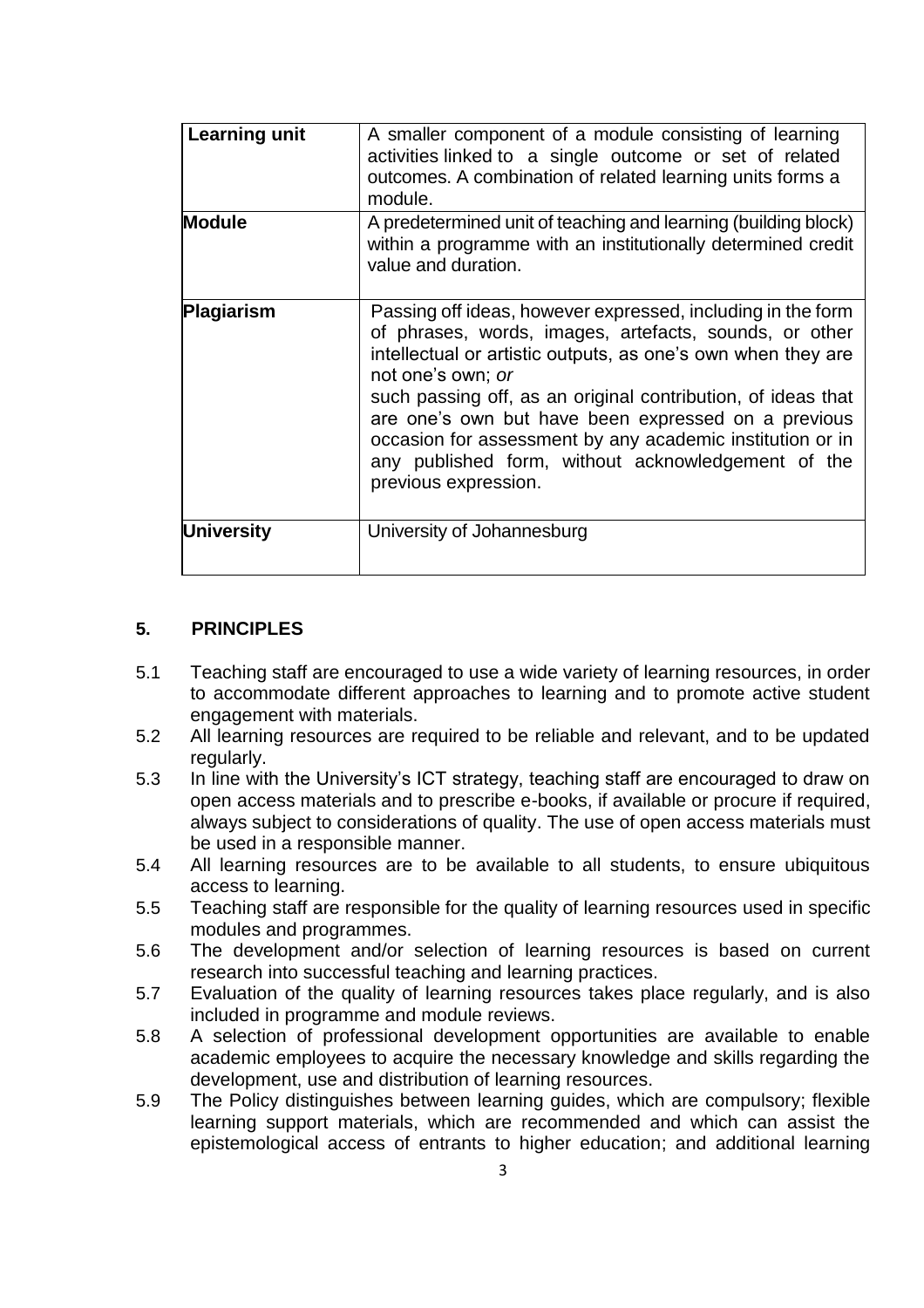resources.

- 5.10 Learning resources developed by UJ staff in the course of their employment remain the intellectual property of the University.
- 5.11 Adherence to UJ Online Policy Framework
	- The University of Johannesburg is committed to providing quality programmes regardless of the delivery format. As such, the UJ Online Policy Framework focuses specifically on the best practices and strategies for online/distance learning and course delivery. All other teaching and learning policies within the University are adhered to, irrespective of the mode of delivery. Within this context, UJ is committed to the quality standards/guidelines for programme design, instruction, associated support services, evaluation and assessment, use and distribution of course materials, the rights and responsibilities of parties and all related matters associated with online/distance learning.

## **6. MANDATORY LEARNING RESOURCES**

#### **6.1 The Learning Guide**

#### **6.1.1 Purpose**

The purpose of the learning guide is to facilitate quality teaching, learning and assessment. It contains an organisational component, which presents necessary information as to delivery and completion of the module, and a section on the facilitation of learning, which guides students in self-directed learning. A learning guide is made available for every module. In support of the University's ICT strategy, the learning guide should be made available in soft copy.

#### **6.1.2 Structure of the learning guide**

The structure of the learning guide may vary, but should include the following:

- (i) Cover page, and date
- (ii) Introduction
- (iii) Organisational component (see 6.2.3 (a))
- (iv) Facilitation of learning (see 6.2.3 (b))
- (v) Clarification of key concepts to assist students in achieving the learning outcomes.
- **6.1.3** Learning guides are updated annually and are made available to registered students on commencement of lectures.

#### **6.1.4 Components of the Learning Guide**

The learning guide comprises two parts: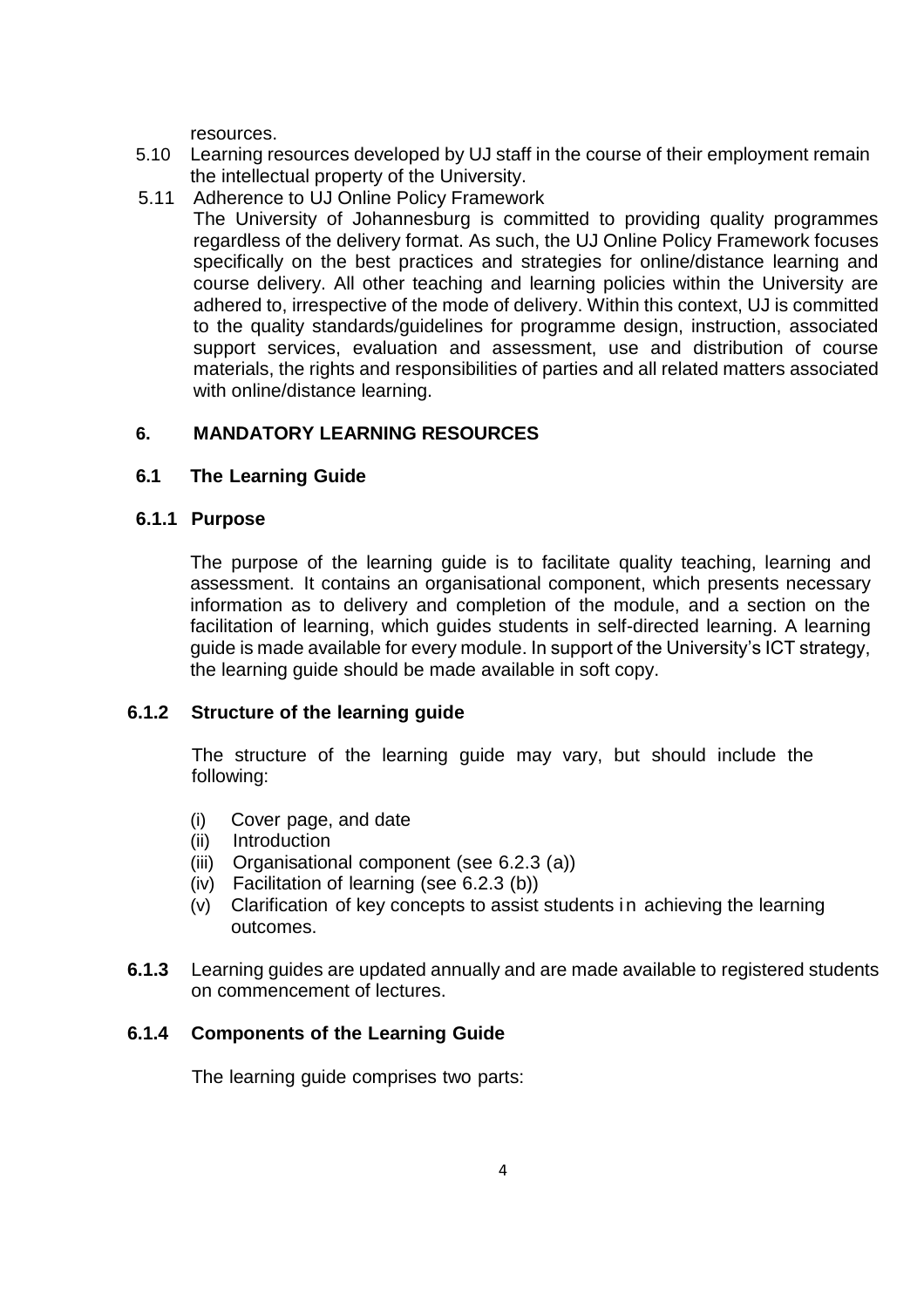## **(a) Organisational**

The learning guide includes at least the following organisational components:

- (i) Details of lecturers/facilitators involved in the specific module and their availability;
- (ii) Work schedule and contact times, with combination of lectures, laboratory work, tutorials, seminars etc. (as applicable);
- (iii) Attendance requirements and academic regulations related to compulsory attendance of lectures/tutorials for admission to the final summative assessment opportunity (examination);
- (iv) Useful information regarding the library and student support services;
- (v) Assessments: mark allocation, examination entrance requirements, mark weightings (if applicable), final assessment requirements; regulations pertaining to supplementary and aegrotat tests and examinations;
- vi) Information regarding the rights and responsibilities of students in an environment that is conducive to learning. This may take the form of identified links to the Student Charter and Student Grievance Procedures on the intranet.

#### **(b) Facilitation of Learning**

The following aspects are included and their coherence/alignment demonstrated in order to facilitate learning:\

- (i) Programme overview with relevant positioning of the particular module;
- (ii) Module outcomes;
- (iii) Learning outcomes for each unit in the module;
- (iv) Assessment criteria, assessment opportunities and feedback mechanisms;
- (v) Teaching and learning strategies used in the module or unit;
- (vi) Clarification of any additional key concepts.

#### **6.2 Faculty calendars, rules and regulations**

Faculty calendars, rules and regulations contain an overview of the qualification as a whole, and explain the role of each individual module in jointly achieving the purpose of the qualification. They also contain information on assessment, promotion requirements for progression to the following year of study, and information on the F7 rules and procedure.

Where appropriate, this information may be made available to students as a Programme Guide. Programme guides support student motivation by ensuring that students understand the structure of the programme and the contribution of each module to the programme outcomes.

#### **7. LEARNING SUPPORT MATERIALS**

The development of learning support materials to further support student learning and specifically the epistemological access of first-year students, is recommended.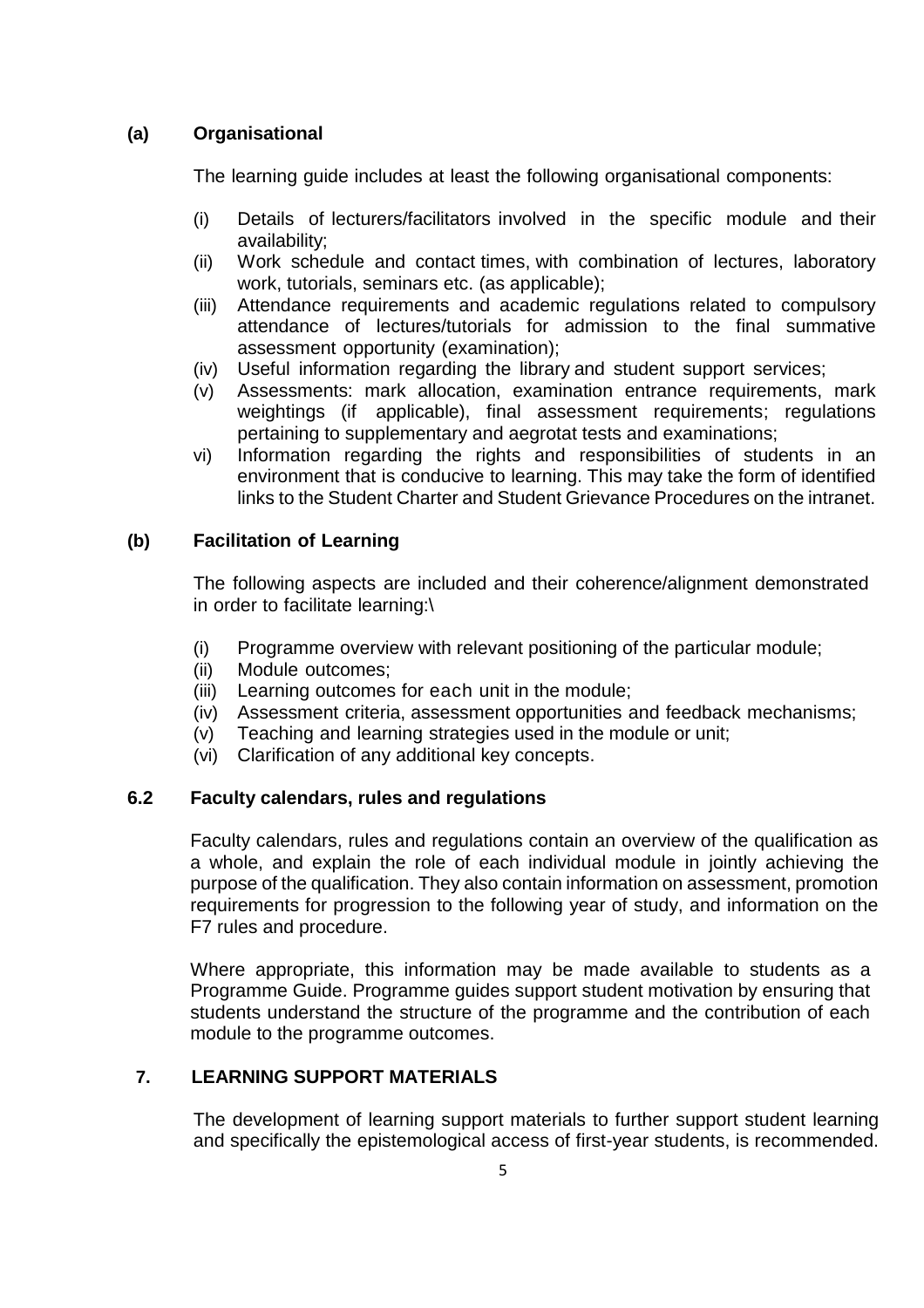Support materials will be likely to relate to individual units within a module and may cover a wide range of topics such as: the nature of the specific learning resources relating to this unit; knowledge presupposed for the unit; recommended or suggested approaches to self-study; possible methods of assessment; approaches to different types of questions; scaffolding for assignments and essay-writing etc.

### **8. INFORMATION AND COMMUNICATION TECHNOLOGIES (ICT)**

Recent developments in ICTs combined with universal access to the web make available a multitude of online resources that can be used to promote student learning. Teaching staff are encouraged to draw on these resources in ways that support the creativity and active learning of their students and the development of higher order social and cognitive skills.

## **9. QUALITY MANAGEMENT OF LEARNING RESOURCES**

- 9.1 The management of the quality of learning resources, the planning, development and design thereof, is in accordance with the Higher Education Quality Committee's (HEQC) programme criteria, requirements and procedures and is reflected in faculty procedures for the development of learning resources.
- 9.2 The quality of learning resources is the responsibility of individual lecturers, heads of departments and executive deans of faculties, as well as faculty quality committees.
- 9.3 The review and monitoring of learning resources are an integral part of the programme review process.
- 9.4 Evaluation of the design, development, utilisation and relevance of learning resources also takes place on an annual basis.

#### **10. PLAGIARISM AND COPYRIGHT**

- 10.1 Staff should be alert to the need to scrupulously avoid plagiarism, when preparing learning resources. The use of appropriate referencing (which is mandatory) will serve as a model for students who also need to acquire the referencing conventions appropriate to the discipline being studied.
- 10.2 Copyright issues should be handled in accordance with DALRO principles and procedures.
- 10.3 Any plagiarism in learning resources will be dealt with as a disciplinary offence.

#### **11. LANGUAGE**

The language/s used in learning resources reflect the stipulations contained in the University's Language Policy as approved by Senate and Council.